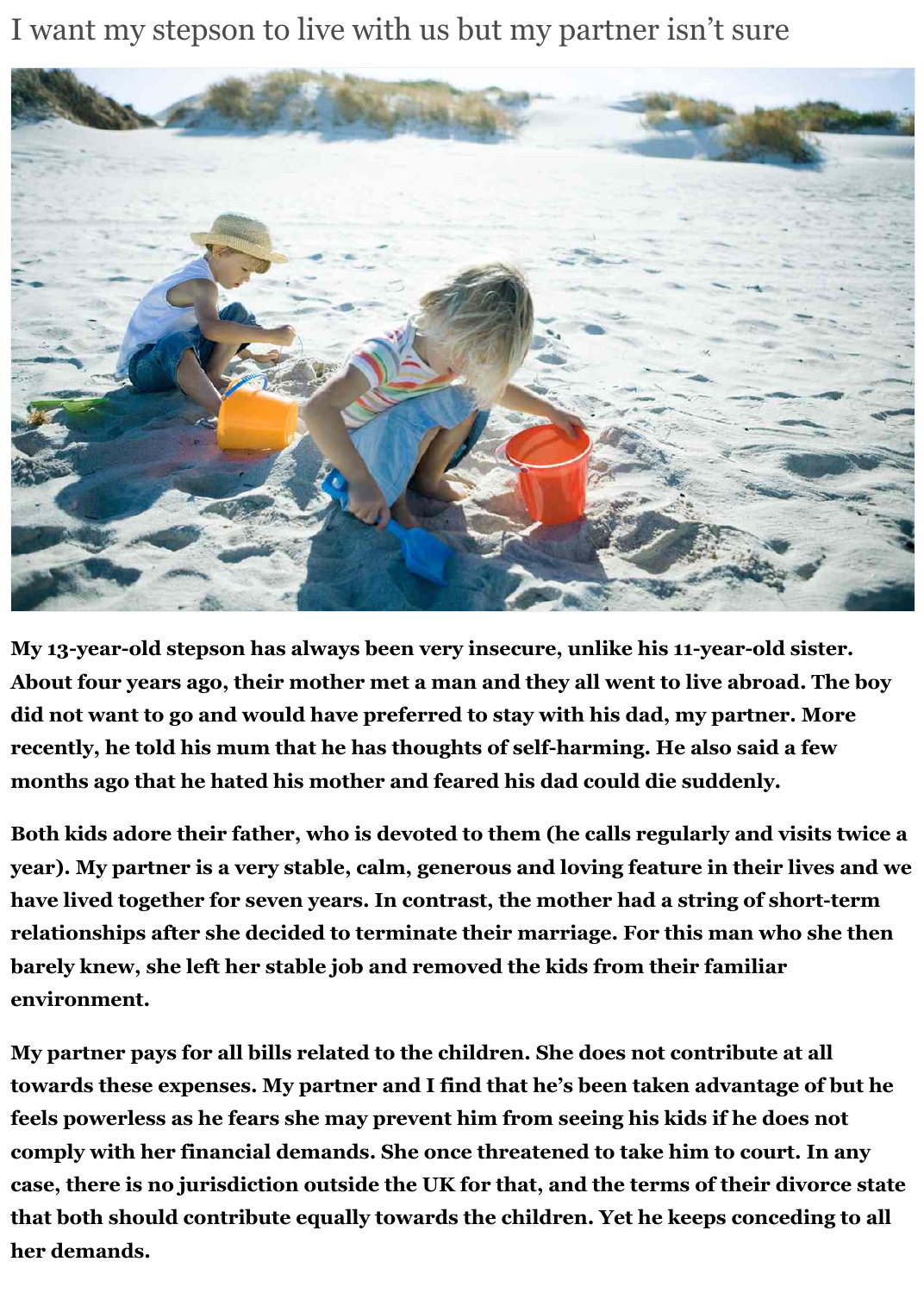## **Where do we go from here?**

**always been very close.**

Your original letter was very long and very loaded against the children's mother. What I'm c about is that you really only seem to want one of the children to come over and then, only by age. It sounds as if the boy is already emotionally in turmoil and would be further damaged removed from his sister. What then? I think you have become so fixated with the status quo you don't like about it, that you've not given due thought to what would happen if one or both children children actually came over.

It is so easy to look at other people's children and think you could do things in a better way, remember that, however imperfect, your partner's ex is the children's mother and nothing in letter led me to think she was abusing them in any way (obviously my advice would be different if she were).

I contacted Alison O'Mahony, a therapeutic practitioner (aft.org.uk) who specialises in step and has vast experience in this field. "These divorces when the children are quite young are difficult," she says. "To have these 'anti-ex' campaigns is never helpful. It's more about work what *is* rather than having a go."

## 66

66

The pressure the children are being put under – to in effect choose – is not helpful

O'Mahony thinks that your partner "probably knows his ex better than anyone. He probably knows that if he goes head to head with end up with less."

I would try very hard not to judge your ex-partner for this. It's why you love him – he is putting the children first. Perhaps not in the way you think he should. however. Whatever arrangement they came to, your ex would have agreed to it (you didn't negative) court order so I presume he did). The only way to bring one or both children here now would the agreement of the mother or via a court order in the country of residence.

O'Mahony feels that the pressure the children are being put under  $-$  to in effect choose  $-$  is "A lot of research says that an acrimonious divorce is more damaging. What the children wa free to love both parents."